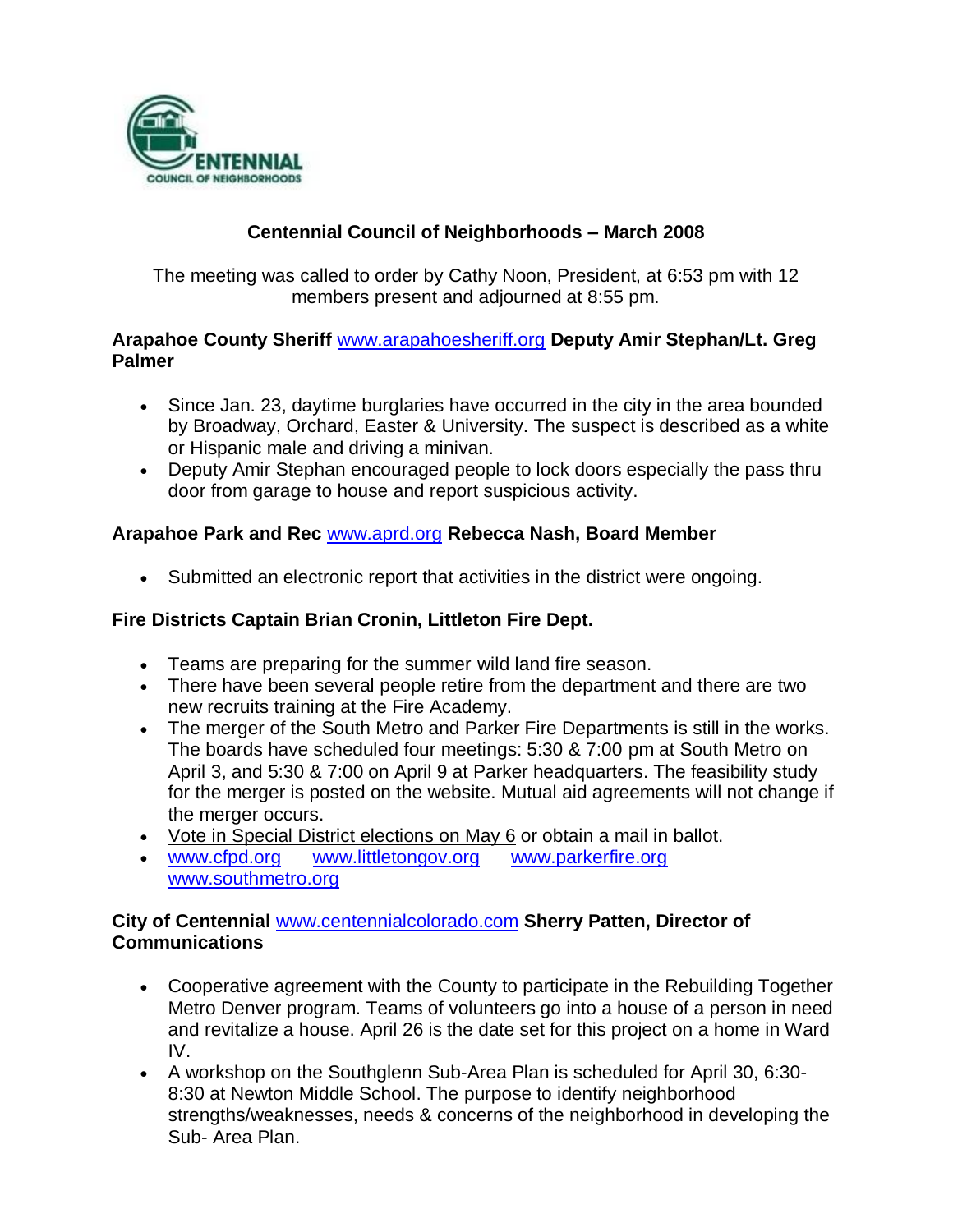- Visioning process is finalizing its recommendations. It will be presented to City Council on April 14. Copies will be available at the State of the City luncheon on April 17.
- A contract for Public Works Services is being finalized with CH2M Hill OMI (Operating Division) & partners with DMJM Harris, American Civil Constructors and IMS. April 7 is the target date for Council approval of the contract. Contract amount is about the same as with the county. Equipment will be purchased by the contractor but identified as City of Centennial. Customer service will be handled in person on a 24-hour basis. 6000 additional hours are identified in the contract for public works needs.
- Centennial Connection newsletter will be distributed in late April.
- 2008 Centennial Summer Events:

May 10: Highline Canal Run - City will be sponsoring children's events following the run.

June 6: Sponsoring a couple of teams for the American Cancer Society Relay for Life at Eaglecrest H.S.

June 27: Night at the Movies – Trails Recreation Center – event begins at 7:00, movie begins at dusk

July 18: Night at the Movies – deKoevend Park –event begins at 7:00, movie starts at dusk

August 9 – Centennial Medical Plaza, Celebrate Centennial Under the Stars – 6:00 pm

 Glitch in the recent mailing of the Centennial Connections newsletter (Home Rule Charter) is being addressed.

## **Centennial Rotary Laurie Christensen**

 State of the City address will be on April 17 at the Embassy Suites Hotel, 11:30 - 1:30. Tickets are \$30. Register on Black Tie.com. Seating is limited. Contact Laurie Christensen at 303-LIBRARY. Alberta Development Partners, Jeppeson, CH2M Hill and Wells Fargo are some of the sponsors of the event.

## **South Suburban Park and Rec District** [www.sspr.org](http://www.sspr.org/) **Phil Cernanec, Board Member/Justin Hamil,**

- Phil Cernanec described Special Districts as single purpose districts Colorado is one of 3 states with Sp. Districts.
- S. Suburban covers multiple jurisdictions, has 140,000 residents, 4 golf courses, 5 rec centers, 86 miles of trails, 90 parks, & 4 outdoor swimming pools. The district is primarily west of I-25 except for the Family Sports Center.
- \$55M-\$56M budget funds come from property taxes, grants, GOCO, etc.
- New signage on the trails will use GPS designations.
- Election for board of directors 2 open positions on the board with 8 candidates. Vote on May 6 at polling place or request a mail in ballot.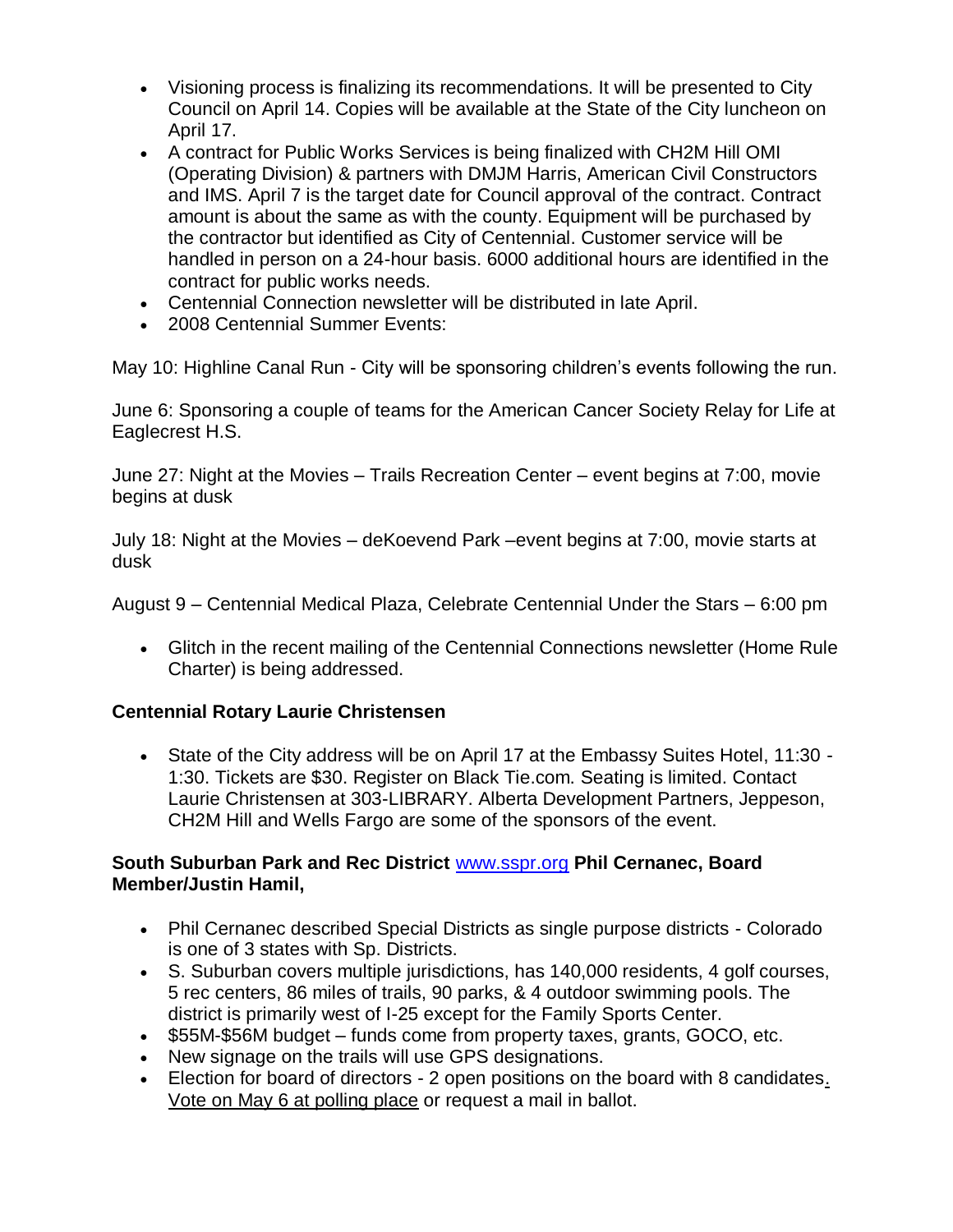- SSPRD was formed in 1959. (A property can become part of the district either by petition or by an election.) An IGA was negotiated with Denver Water Board for the Highline Canal trail & petitioned the DWB for recreational use.
- The new Trails map has been recognized with an award from the Printing & Imaging Assoc.
- Participate in the district thru the use of the facilities. Seeking citizen participation with a vision process as  $50<sup>th</sup>$  anniversary occurs.

## **Senior Services in Arapahoe County Linda Haley, Senior Resources Manager**

- The senior population in Arapahoe County is about 76,000 & growing. Centennial has 15,000-18,000 seniors. County statistics: 34%=75 yr. +; 60%= 60-74 years; 5% live below the federal poverty level (\$866/month).
- DRCOG has done a survey of strengths/weaknesses of the senior population. Indicators of a healthy senior population: good mental health, self-efficacy, valued by community, connection to spirituality, good physical activity, managing daily living activities, support from family, neighbors, etc., hobbies.
- Seniors want to choose where they live (not in a restrictive setting). Concerns: income sufficiency, services available, cost of health care, cost of food. 41% of seniors in DRCOG survey said they had experienced one serious health issue in the last year.
- Arapahoe County does not have many residential senior centers or places where seniors congregate. Distribution of senior resource materials would be helpful. Arapahoe County General Fund supports additional services e.g. Homemaker Program & Chore Services which are available to seniors living near the federal poverty level.
- Services Available include: Chore Services heavy house cleaning, clean out services; First Ride - available this year to 60 years and older; Adopt-A-Senior program for snow shoveling. Will be adding grocery shopping & pick up of medications. Volunteers will go through background screenings.
- Involved with Aurora and Sheridan for commodities pickup sites for seniors who are income qualified. CBDG funding assists several agencies that also serve Centennial. Information to be placed in libraries.
- Meals on Wheels program is not always means tested for clients. In Littleton, there is a sliding scale.
- Information on Arapahoe County website. Arapahoe County Council on Aging every county has an Aging Council - and is looking for members (accoa.info).

## **CenCON Business**

## **Cathy Noon, President**

- April is CenCON election season. Anyone interested in running for an office should contact one of the board members.
- May 19 is alternate date for CenCON meeting which would normally fall on Memorial Day.
- Centennial Airport will take comments until April 22 on the Airport Noise Compatibility Study.